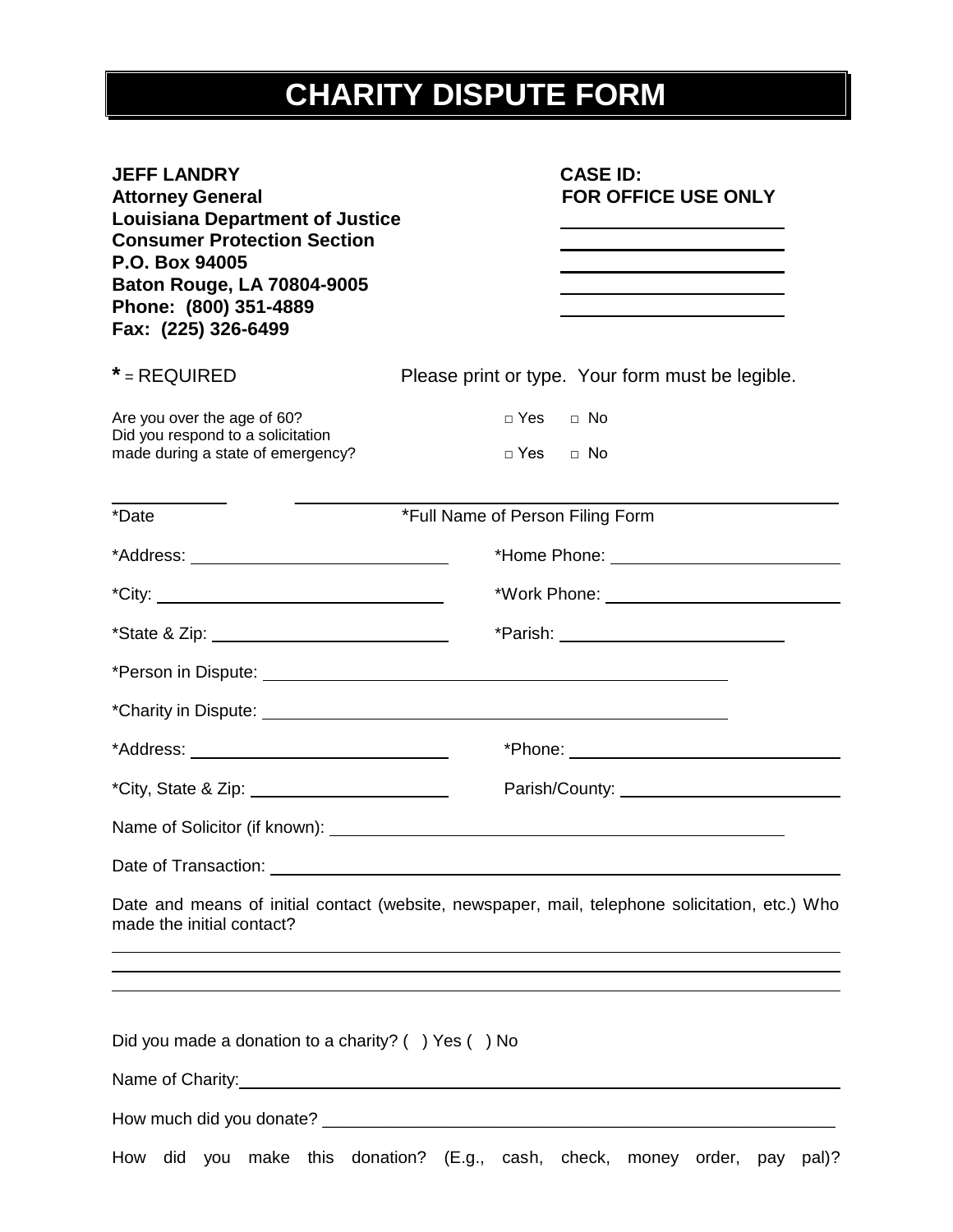The donation was made by phone  $\Box$  Phone  $\Box$  In person  $\Box$  Mail  $\Box$  Website

Were you told the donation would be tax deductible () Yes () No

\_\_\_\_\_\_\_\_\_\_\_\_\_\_\_\_\_\_\_\_\_\_\_\_

Did the solicitor or donation material represent what percentage of your donation would be used for the charitable purpose? ( ) Yes \_\_\_\_\_\_% or \$\_\_\_\_\_\_\_ ( ) No

Describe any contact you have had with the charity/professional solicitor concerning your dispute. \_\_\_\_\_\_\_\_\_\_\_\_\_\_\_\_\_\_\_\_\_\_\_\_\_\_\_\_\_\_\_\_\_\_\_\_\_\_\_\_\_\_\_\_\_\_\_\_\_\_\_\_\_\_\_\_\_\_\_\_\_\_\_\_\_\_\_\_\_\_\_\_\_\_\_\_

\_\_\_\_\_\_\_\_\_\_\_\_\_\_\_\_\_\_\_\_\_\_\_\_\_\_\_\_\_\_\_\_\_\_\_\_\_\_\_\_\_\_\_\_\_\_\_\_\_\_\_\_\_\_\_\_\_\_\_\_\_\_\_\_\_\_\_\_\_\_\_\_\_\_\_\_ \_\_\_\_\_\_\_\_\_\_\_\_\_\_\_\_\_\_\_\_\_\_\_\_\_\_\_\_\_\_\_\_\_\_\_\_\_\_\_\_\_\_\_\_\_\_\_\_\_\_\_\_\_\_\_\_\_\_\_\_\_\_\_\_\_\_\_\_\_\_\_\_\_\_\_\_ \_\_\_\_\_\_\_\_\_\_\_\_\_\_\_\_\_\_\_\_\_\_\_\_\_\_\_\_\_\_\_\_\_\_\_\_\_\_\_\_\_\_\_\_\_\_\_\_\_\_\_\_\_\_\_\_\_\_\_\_\_\_\_\_\_\_\_\_\_\_\_\_\_\_\_

Have you contacted any other agency regarding your dispute? If so, please furnish the name of the agency, when filed, and status if known. \_\_\_\_\_\_\_\_\_\_\_\_\_\_\_\_\_\_\_\_\_\_\_\_\_\_\_\_\_\_\_\_\_\_\_\_\_\_\_\_\_\_\_\_\_\_\_\_\_\_\_\_\_\_\_\_\_\_\_\_\_\_\_\_\_\_\_\_\_\_\_\_\_\_\_\_

Have you ever donated to this charity before? If so, please describe your past experiences. \_\_\_\_\_\_\_\_\_\_\_\_\_\_\_\_\_\_\_\_\_\_\_\_\_\_\_\_\_\_\_\_\_\_\_\_\_\_\_\_\_\_\_\_\_\_\_\_\_\_\_\_\_\_\_\_\_\_\_\_\_\_\_\_\_\_\_\_\_\_\_\_\_\_\_\_

\_\_\_\_\_\_\_\_\_\_\_\_\_\_\_\_\_\_\_\_\_\_\_\_\_\_\_\_\_\_\_\_\_\_\_\_\_\_\_\_\_\_\_\_\_\_\_\_\_\_\_\_\_\_\_\_\_\_\_\_\_\_\_\_\_\_\_\_\_\_\_\_\_\_\_\_ \_\_\_\_\_\_\_\_\_\_\_\_\_\_\_\_\_\_\_\_\_\_\_\_\_\_\_\_\_\_\_\_\_\_\_\_\_\_\_\_\_\_\_\_\_\_\_\_\_\_\_\_\_\_\_\_\_\_\_\_\_\_\_\_\_\_\_\_\_\_\_\_\_\_\_\_ \_\_\_\_\_\_\_\_\_\_\_\_\_\_\_\_\_\_\_\_\_\_\_\_\_\_\_\_\_\_\_\_\_\_\_\_\_\_\_\_\_\_\_\_\_\_\_\_\_\_\_\_\_\_\_\_\_\_\_\_\_\_\_\_\_\_\_\_\_\_\_\_\_\_\_\_

\_\_\_\_\_\_\_\_\_\_\_\_\_\_\_\_\_\_\_\_\_\_\_\_\_\_\_\_\_\_\_\_\_\_\_\_\_\_\_\_\_\_\_\_\_\_\_\_\_\_\_\_\_\_\_\_\_\_\_\_\_\_\_\_\_\_\_\_\_\_\_\_\_\_\_\_ \_\_\_\_\_\_\_\_\_\_\_\_\_\_\_\_\_\_\_\_\_\_\_\_\_\_\_\_\_\_\_\_\_\_\_\_\_\_\_\_\_\_\_\_\_\_\_\_\_\_\_\_\_\_\_\_\_\_\_\_\_\_\_\_\_\_\_\_\_\_\_\_\_\_\_\_

If you are aware of anyone else who has made a similar donation or had a similar experience with this charity, please describe and provide their names and addresses. \_\_\_\_\_\_\_\_\_\_\_\_\_\_\_\_\_\_\_\_\_\_\_\_\_\_\_\_\_\_\_\_\_\_\_\_\_\_\_\_\_\_\_\_\_\_\_\_\_\_\_\_\_\_\_\_\_\_\_\_\_\_\_\_\_\_\_\_\_\_\_\_\_\_\_\_

\_\_\_\_\_\_\_\_\_\_\_\_\_\_\_\_\_\_\_\_\_\_\_\_\_\_\_\_\_\_\_\_\_\_\_\_\_\_\_\_\_\_\_\_\_\_\_\_\_\_\_\_\_\_\_\_\_\_\_\_\_\_\_\_\_\_\_\_\_\_\_\_\_\_\_\_ \_\_\_\_\_\_\_\_\_\_\_\_\_\_\_\_\_\_\_\_\_\_\_\_\_\_\_\_\_\_\_\_\_\_\_\_\_\_\_\_\_\_\_\_\_\_\_\_\_\_\_\_\_\_\_\_\_\_\_\_\_\_\_\_\_\_\_\_\_\_\_\_\_\_\_\_

**AFTER REVIEWING YOUR DISPUTE AND THE STEPS YOU HAVE TAKEN TO RESOLVE IT, YOU MAY BE REFERRED TO ANOTHER AGENCY, A PRIVATE ATTORNEY, SMALL CLAIMS COURT OR JUSTICE OF THE PEACE COURT, OR SOME OTHER METHOD OF RESOLVING YOUR DISPUTE. A COPY OF THIS FORM MAY BE SHARED WITH OTHER LAW ENFORCEMENT AGENCIES.**

\*Using the space provided below, please explain your dispute fully. Please describe the events in the order in which they occurred, using extra paper if necessary. **IMPORTANT:** Enclose copies of all documents relevant to your dispute including advertising material, contracts, warranties, receipts, canceled checks, etc. If your dispute involves a vehicle, please indicate the make, year and vehicle identification number.